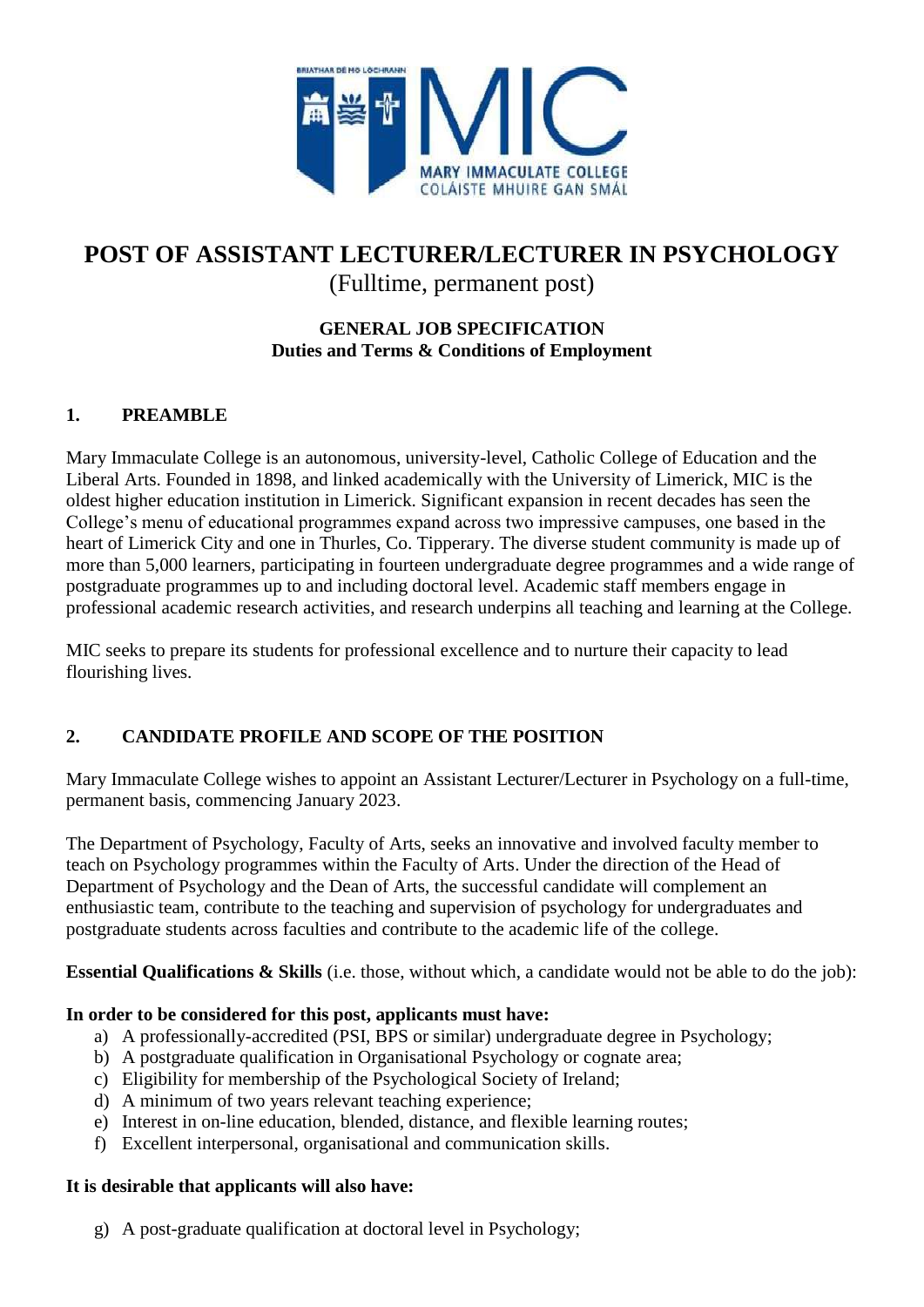- h) Evidence of research and preferably recent publications in peer reviewed journals;
- i) Experience of teaching Psychology at third level.

*Cuirfear fáilte roimh iarratais ó dhaoine go bhfuil dearcadh dearfach acu i leith na Gaeilge. Applications are welcome from people who have a positive outlook to Irish.*

### **3. JOB DESCRIPTION**

#### **Reporting Relationship**

The appointee is required to carry out the duties attached to the post, under the general direction of the Head of Department, to whom he/she reports, and to whom he/she is responsible for the performance of these duties in the first instance. The appointee will report through the Head of Department to the Dean of Arts and to the College President and/or such other College Officers as the President may designate from time to time.

He/she will liaise with the Heads of Departments and those in leadership/management positions within the Faculty of Arts and with other College personnel and relevant College bodies in carrying out the duties attaching to the post. In the case of there being a crossover in terms of the duties and responsibilities of other post holders within the College, the College President will adjudicate on same.

#### **Duties and Responsibilities**

- Delivery of modules in Organisational Psychology and other core areas of the BSc programme in addition to delivery of psychology modules on other undergraduate and postgraduate programmes.
- The post-holder will play a key role in supporting BSc students during their year in work placement.
- Contribution to design and development of new modules and programmes within the Faculty of Arts.
- Supervision of undergraduate research.
- Supervision of postgraduate research.
- Engagement in research in keeping with the Department's and College's research priorities and strategic plan.
- Attendance and participation at all meetings of Examination Boards.
- Academic administration including attendance and participation in meetings of the Department of Psychology, Faculty of Arts, and other relevant groups.
- Consultation with students and the broader learning community.

While duties pertaining to the post are broadly defined under the various headings as listed, the list of the entire range of duties is not exhaustive. It should be noted that the performance of the entire list of duties is not necessarily confined to any one individual and the appointee will be required to function in a flexible and collegial manner. The College retains the right to assign new duties and/or to re-assign staff to other areas of the College, in response to service needs.

## **4. TERMS AND CONDITIONS OF EMPLOYMENT**

## **General**

All persons employed will sign an appropriate contract, which will contain terms and conditions of the employment. A job description is given to all applicants for employment and this will form part of the contract documentation.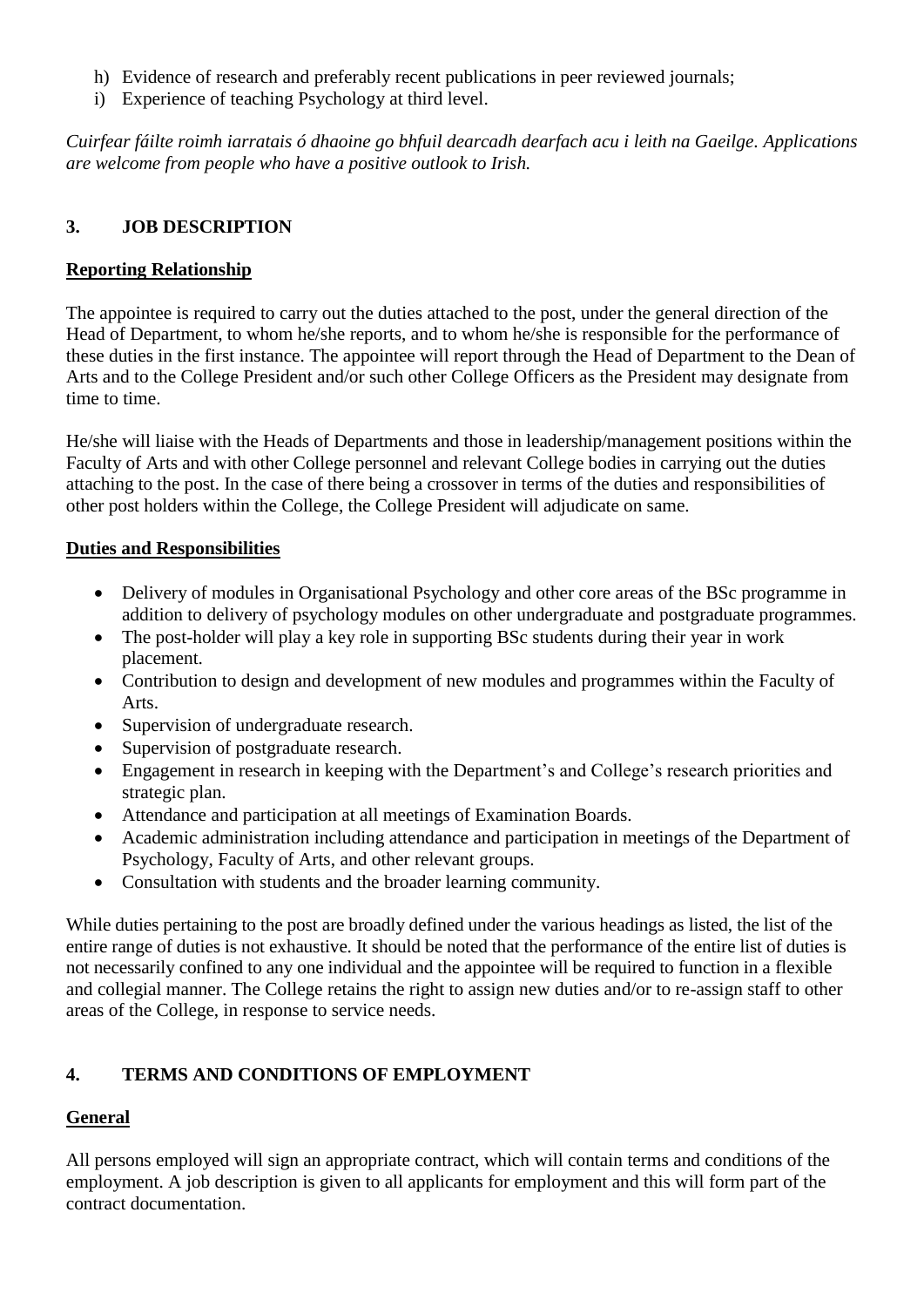### **Place of Work**

The appointee's primary place of work will be Mary Immaculate College, Limerick. The College reserves the right to require the appointee to work from any other location. It is a requirement of the College that the appointee must reside within a reasonable distance of the College

#### **Exclusivity of Service and Outside Work**

The person appointed will be required to devote their full-time attention and abilities to their duties during their working hours in the College and to act in the best interest of the College at all times. Therefore, for as long as the successful applicant is working in the College, they may not, without the prior written consent of the College, be actively engaged or concerned in any way, either directly or indirectly, in any other business or undertaking where this is or is likely to be in conflict with the College's interests or the performance of the duties that the person has been employed for.

Apart from the occasional giving of lectures elsewhere, the writing of books and occasional literary materials, the appointee will not, during their tenure of office, undertake paid outside work unless he/she has received the permission of Vice President Academic Affairs (VPAA) to undertake such work on the terms and conditions as agreed for the particular undertaking in question. In every case, it is the duty of the appointee to seek in writing the prior permission of the VPAA. It is also the duty, in every case, of the appointee to inform the person or body for whom the work is being undertaken, that the work is being conducted in a private capacity and that the College cannot in any circumstances be responsible for such work.

### **Probationary Period**

The appointment is subject to satisfactory completion of the standard 9 month probationary period. The probationary period may be extended at the discretion of the College but will not in any case exceed 11 months. Absences during the period of probation will extend the probationary period. Performance and conduct during the probationary period will be monitored through a process of assessment meetings. Termination of employment during the probationary period, for any reason or no reason, will be at the discretion of the College. The disciplinary procedure will not apply to a dismissal during probation where the probationary employee has been employed by MIC for less than 12 months.

### **Hours of Attendance**

The appointee is expected to be habitually present and available to staff and students alike during normal College hours, Monday to Friday. The appointee may be required to work occasional evenings and weekends.

Academic staff members are required to supply students with an e-mail address at which they can be contacted. They must also provide the College Authorities with a telephone number at which they may be contacted during non-semester times. However, under no circumstances will contact telephone numbers to given to students by College Authorities.

#### **Salary**

The salary scales for this position have been approved by the Department of Further and Higher Education, Research, Innovation and Science in line with Government Policy on Public Sector remuneration. The annual salary for the post may be increased or decreased in line with Government Policy on Public Sector remuneration. In keeping with all other branches of the Civil and Public Service, individual bargaining for salary increases is not allowed. The appointment will be made on the salary scale at a point in line with current Government Pay Policy. New entrants to the Civil or Public Sector, as defined in Circular 18/2010, will commence on the first point of the salary scale.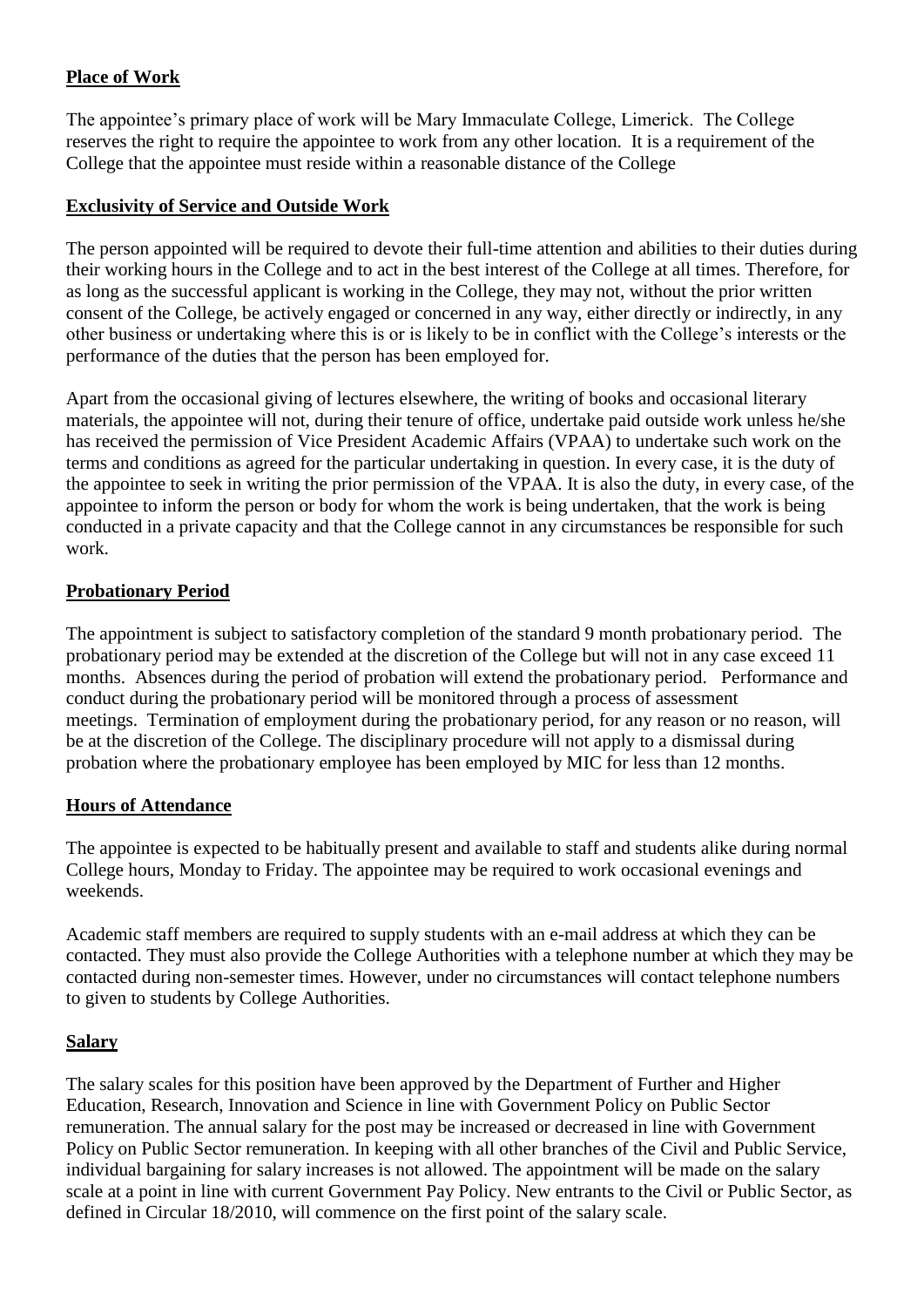With effect from 1<sup>st</sup> February, 2022, the annual salary scale for Assistant Lecturer is:

€46,299; €49,221; €51,272; €54,550; €57,921; €63,505; €70,754; €73,820; €76,876; €79,949; €83,000 (11 points) New Entrant

 $€51,272;$  €54,551; €57,921; €63,505; €70,754; €73,901; €77,077; €80,270; €83,440 (9 points)

With effect from  $1<sup>st</sup>$  February, 2022, the annual salary scale for Lecturer is:

 $€55,250; €65,066; €68,548; €70,943; €74,444; €77,983; €81,505; €85,026; €88,547 (9 points)$ 

Increments are awarded in line with national pay agreements.

Salary will be paid on a monthly basis on the 25th of each month, or the previous Friday if 25<sup>th</sup> falls on a weekend, using the Paypath facility. Payment of salaries and wages are subject to statutory deductions, i.e. Income Tax (PAYE), Superannuation Contributions, Pay Related Social Insurance (PRSI) and Universal Social Charge (USC)

### **Superannuation**

New entrants appointed will be required to participate in the Single Public Service Pension Scheme and pay Superannuation contributions at the appropriate rates in accordance with the provisions of the Public Service Pensions (Single Scheme and Other Provisions) Act, 2012. Details of this scheme can be obtained from the College's website.

All other eligible appointees are automatically included in the Colleges' of Education Pension Scheme on taking up appointment. In compliance with the Colleges of Education Pension Scheme, deductions amounting to 6.5% are made from salary. Details of the regulations concerning the Colleges' of Education Pension Scheme may be obtained from the College's Human Resources Office.

The appointee will be required to pay Additional Superannuation Contribution (ASC) under the provisions of the Public Service and Pensions Act 2017.

Appointees who commenced employment in the public service between 1st April 2004 and 31st December 2012 and have not had a break in employment of greater than 6 months will have no mandatory retirement age. All other appointees will have a mandatory retirement age of 70.

## **Annual Leave**

In addition to Public Holidays, a minimum of 20 working days will be allowed per annum. Annual leave should be taken when students are off campus and the taking of leave must have the prior approval of the relevant Line Manager.

Public Holidays are granted in accordance with the provisions of the Organisation of Working Time Act, 1997.

## **Sick Leave**

Employees who have a minimum 3 months continuous employment with the College may be granted sick pay subject to the terms of the Public Service Sick Leave Scheme. Sick pay is contingent on full cooperation and compliance with the College's absence management procedures.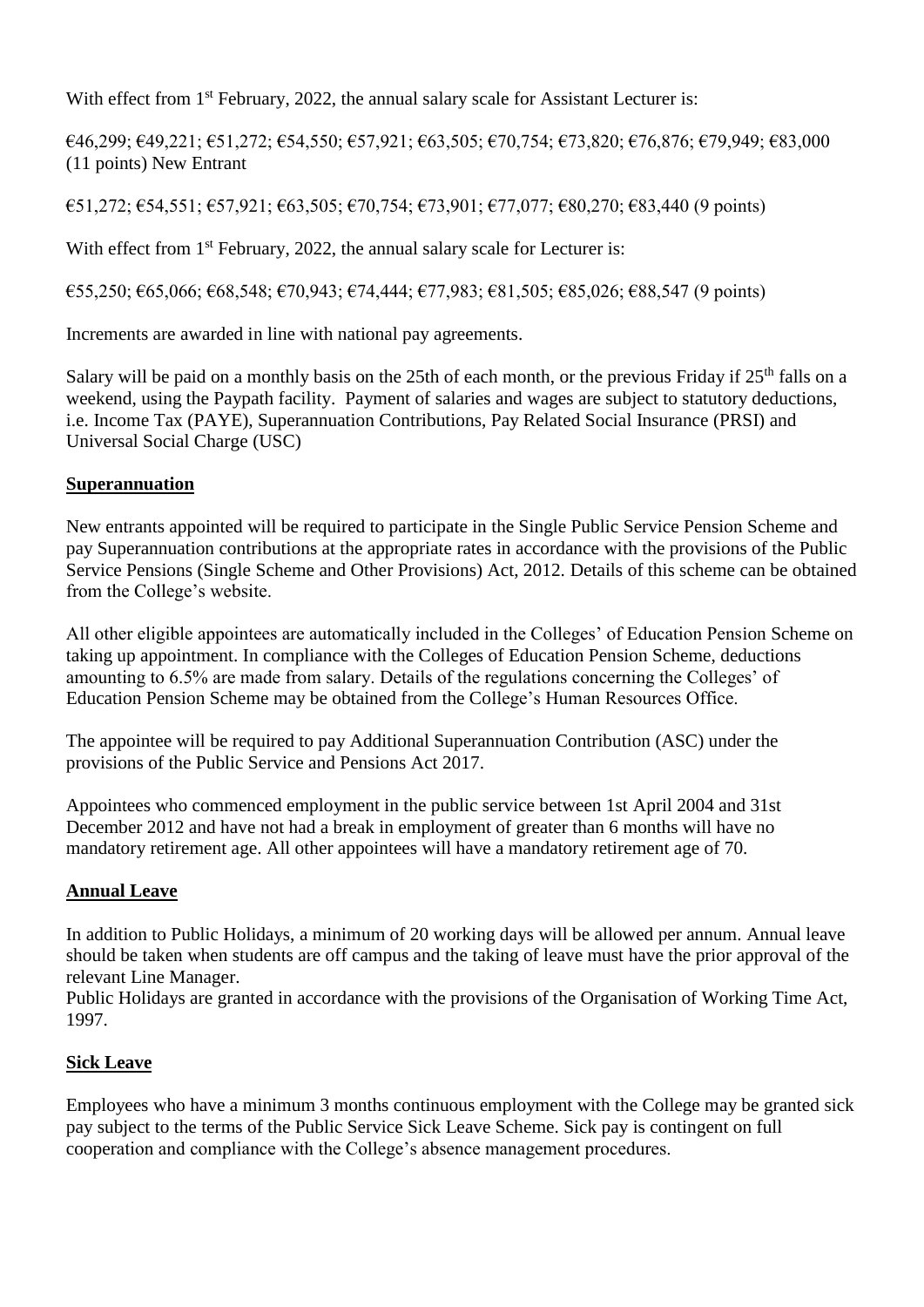### **Termination of Employment**

At least three calendar months written notice is required to resign this post.

On the termination of employment but before departing from the College, staff members are required to return to the College all books, reports, memoranda, correspondence, papers, records, reports, files including data held on electronic files, computer disks, electronically recorded discs, and any other documentation, and all other property, including office keys, belonging to the College or relating to its business or affair's which are in the possession of a staff member or under his/her control when the employment is terminated.

### **Confidentiality**

In the course of working in Mary Immaculate College, the person appointed may have access to or hear information concerning staff and/or students and/or the functioning and the business of the College. Such information acquired in the course of employment with the College, including any aspect of the College's responsibilities or operations, is considered to be confidential information. On no account must information concerning students, staff or other College business be divulged or discussed except in the performance of normal duties and, unless authorised to do so, this information shall not be communicated to a third party. In addition, records must never be left in a manner that unauthorised persons can obtain access to them and must be kept in safe custody when no longer required.

### **Health & Safety**

Mary Immaculate College attaches the highest regard to the safety, health and welfare of its employees. It is the duty of each employee to take reasonable care to protect the health and safety of themselves and of other people in the workplace. Each employee must comply with all health and safety policies and procedures in operation in Mary Immaculate College and familiarise him/herself with the Safety Statement.

Employees are obliged to wear any PPE (Personal Protective Equipment) that they may be provided with and no person shall intentionally or recklessly interfere with or misuse any appliance, protective clothing or other equipment provided in the workplace for health and safety purposes. Employees are statutorily/legally obliged to ensure that any accidents/incidents which may occur are reported promptly to the Health and Safety Officer on the MIC Accident/Incident Report Form.

### **College Policies, Rules and Regulations**

The College is a Public Sector employer and is bound by National Agreements. It is also bound by regulations, circulars and directives issued on behalf of Government by the Department of Finance, the Department of Education, the Department of Further and Higher Education, Research, Innovation and Science and the Higher Education Authority.

Employees are at all times subject to the provisions of the Code of Conduct for Staff, College policies, rules and regulations. These policies include but are not confined to Disciplinary & Grievance Policies, Dignity at Work, Examination Rules & Regulations, Policy on Responsible Computing and Use of Information Technology Facilities. All policies are outlined on the College's Staff Portal for College employees. All employees are required to familiarise themselves with the contents of Policies and Procedures, on the College's Staff Portal.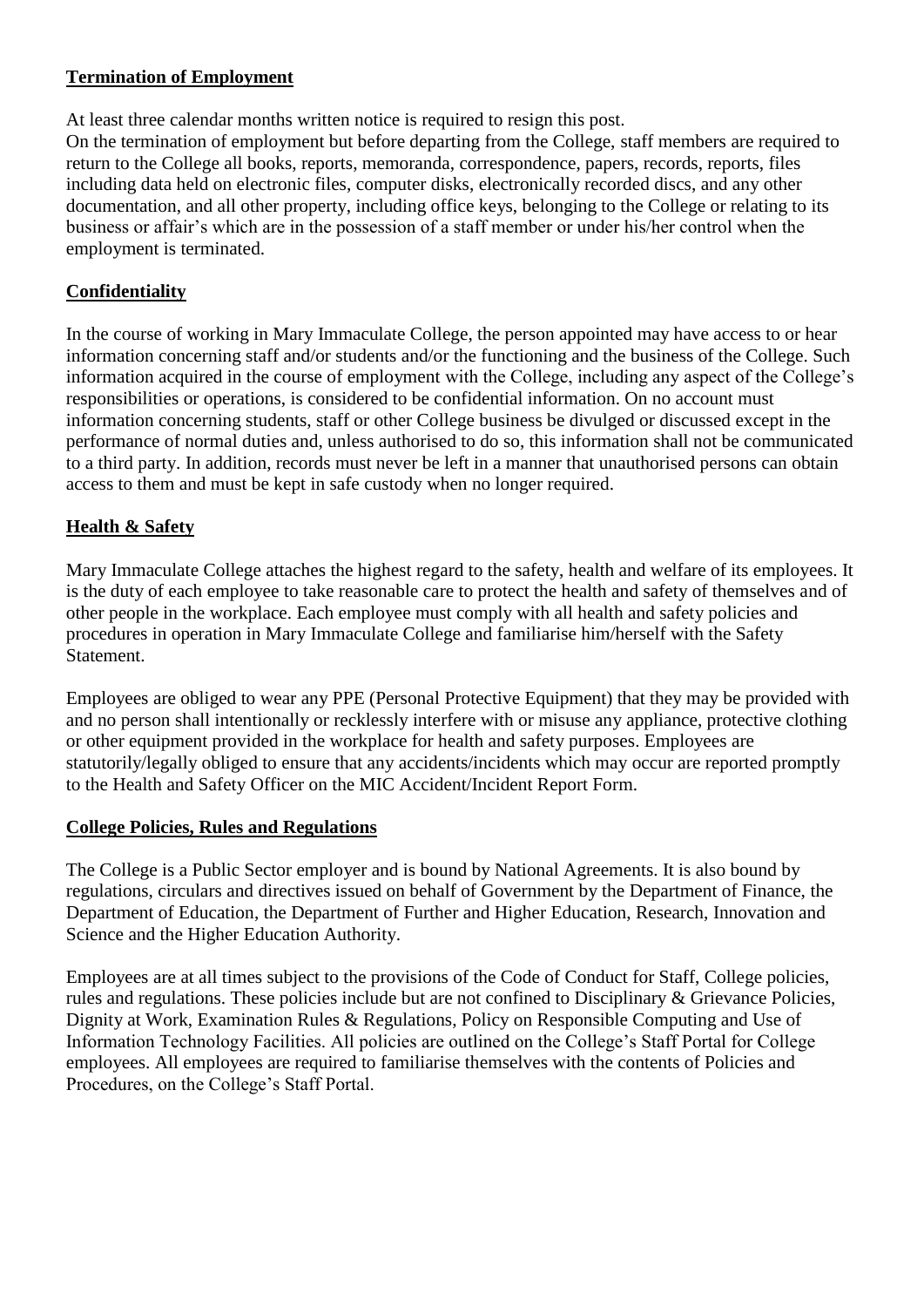## **5. APPLICATION AND SELECTION PROCESS**

#### **Method of Selection for Recommendation**

#### *Shortlisting*

An expert group will convene to conduct shortlisting of applicants, measured against pre-determined criteria.

The criteria that will be used to shortlist candidates for this appointment are:

- A professionally-accredited (PSI, BPS or similar) undergraduate degree in Psychology;
- A postgraduate qualification in Organisational Psychology or cognate area;
- Eligibility for membership of the Psychological Society of Ireland;
- A minimum of two years relevant teaching experience;
- Interest in on-line education, blended, distance, and flexible learning routes;
- A post-graduate qualification at doctoral level in Psychology;
- Evidence of research and preferably recent publications in peer reviewed journals;
- Experience of teaching Psychology at third level;

Normally the number of applications received for a position exceeds that required to fill the position. While a candidate may meet the eligibility requirements of the competition, if the numbers applying for the position are such that it would not be practical to interview everyone, the College may decide that a limited number will be called to interview. This is not to suggest that other candidates are necessarily unsuitable to undertake the job, rather that there are some candidates, based on their application, appear to be better qualified and/or have more relevant experience. It is incumbent, therefore upon the applicant, to ensure that all relevant information is included in their application and that they clearly identify how they meet the specified candidate criteria.

#### *Interview*

A recommendation for appointment will be made by an Interview Board. The appointment will be based on this recommendation, except where considerations of health or an unsuitable record in previous employment warrants a departure. A panel will be formed from which temporary appointments for the position of Assistant Lecturer/Lecturer in Education will be filled during the life of the panel (12 months).

### **Medical Examination**

For the purpose of satisfying requirements as to health, successful candidates, before being appointed, may be required to undergo pre-employment health screening.

### **Garda Vetting**

Successful applicants may be required to participate in Garda vetting. Specific instruction on this process will be given at the appropriate time. Applicants who do not comply with the College's requirements in this regard will be excluded from consideration for appointment. Applicants who have resided outside Ireland for a cumulative period of 36 months or more over the age of 18 years must furnish a Foreign Police Clearance (FPC) from the country or countries of residence. Please note; any costs incurred in this process will be borne by the applicant.

### **Making of Applications**

Applications must be submitted in typed format. Handwritten applications will not be accepted. Incomplete applications will not be accepted. Applications will be acknowledged within 2 working days of submission. Please be sure to check Spam and Junk folders as it may be redirected here by your